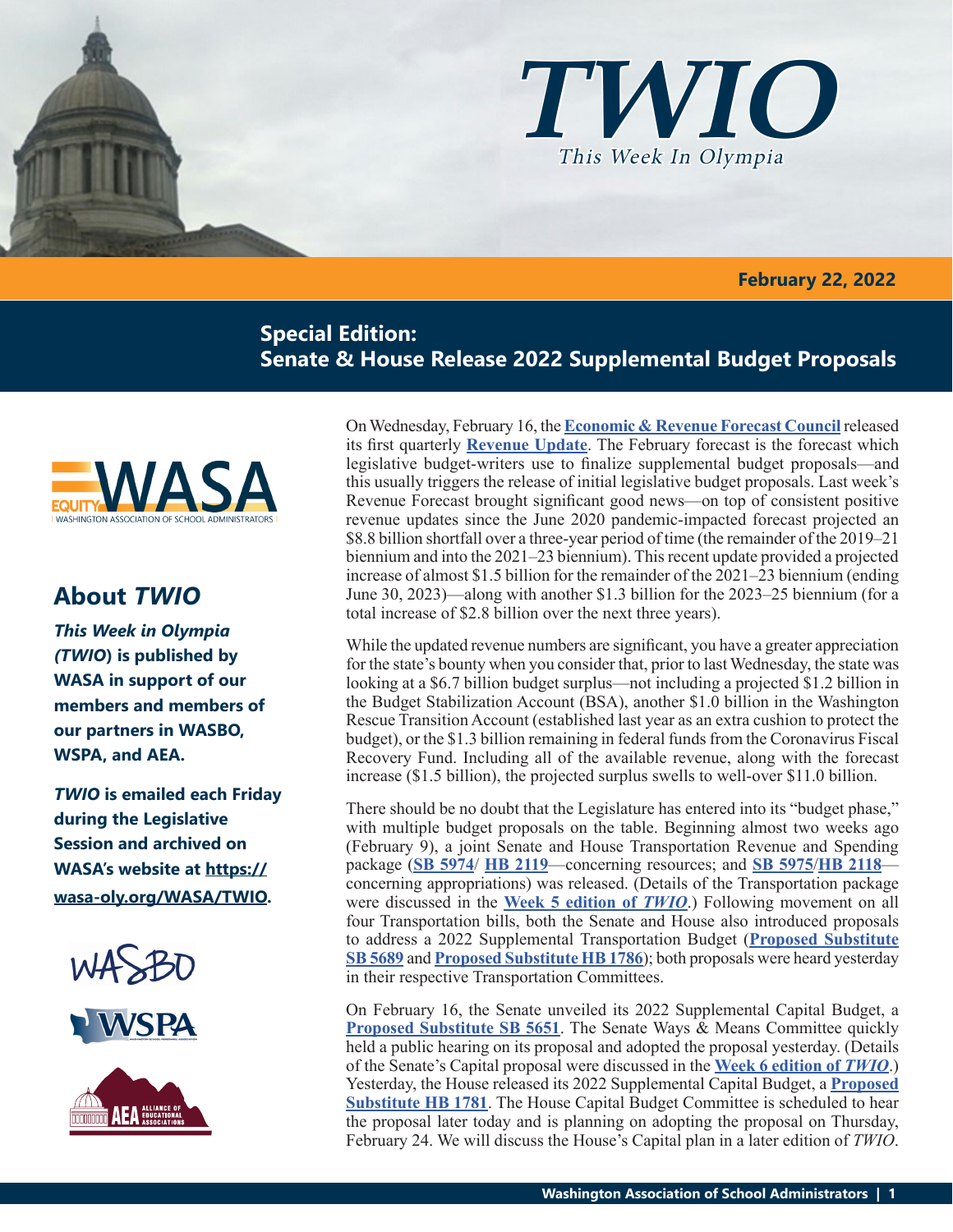### *TWIO* **| February 22, 2022**

*This Week in Olympia:* **Special Edition: Senate & House Release Proposals**

*Continued*

### *WASA Legislative Report Podcast*



*The Podcast will be available on a regular basis on the*  **WASA website***, or* **subscribe to the Report** *via multiple podcast apps.*

Finally, yesterday the Senate and House released their competing 2022 Supplemental Operating Budget proposals: a **[Proposed Substitute SB 5693](http://leap.leg.wa.gov/leap/budget/detail/2022/so2022Supp.asp)** and a **[Proposed](http://leap.leg.wa.gov/leap/budget/detail/2022/ho2022Supp.asp)  [Substitute HB 1816](http://leap.leg.wa.gov/leap/budget/detail/2022/ho2022Supp.asp)**, respectively. PSSB 5693 was heard last night in the Senate Ways & Means Committee; the Committee is scheduled to adopt the proposal tomorrow. PSHB 1816 was also heard last night, in the House Appropriations Committee, and they plan on moving their proposal out of Committee tomorrow as well.

In terms of process, each budget proposal is introduced as a Proposed Substitute (a "striking amendment" that completely replaces original language) to the bills used to introduce Governor Inslee's budget proposals. (The exception are the four bills that comprise the 16-year Transportation Revenue and Spending package, which were newly introduced.) Like all legislation, each of the three Supplemental Budgets must pass both houses in the exact same form, so after each budget passes both houses, they will go through a reconciliation process prior to adoption of final, agreed-upon compromise budgets. Even though the Legislature has a standard procedure for addressing bills (including the budgets) that have differences between the houses, often times there are some variations to the regular process. (For information on the Legislature's reconciliation process, please see this Friday's Week 7 *TWIO*.) For example, both Supplemental Operating Budgets are set to pass out of their own house by the end of this week. It would not be surprising if the Senate moved its budget first and when the House brought its budget to the House Floor, it overlayed its budget on top of the Senate budget, adopting a striking amendment to the Senate bill. That would send the Senate budget back to its original house, but would carry the House's language. To be determined.

It should also be noted that the House Republicans, who were not invited to participate in the budget writing process, introduced their own **[2022 Supplemental](http://leap.leg.wa.gov/leap/budget/detail/2022/ho2022Supp.asp)  [Operating Budget](http://leap.leg.wa.gov/leap/budget/detail/2022/ho2022Supp.asp)** proposal yesterday (no specific budget language was introduced, so it was not released with a bill number). While the Republican proposal will not be heard or otherwise acted upon, it does telegraph the Republican's plan for budget amendments. They will likely propose their plan as a striking amendment to HB 1816 in Committee—if they eventually translate their proposal into actual budget language. If they do have budget language, it will also likely be introduced as a striking amendment when the Democrat's budget moves to the House Floor. If the Republicans do not introduce a full proposal with budget language, individual provisions within the plan will likely be introduced as amendments.

Below are details of the 2022 Supplemental Operating Budgets introduced yesterday. This is not a comprehensive review of each budget, but covers many of the major education-related details. For full details, including texts of the bills, complete agency details, and summaries go to the **[Washington State Fiscal](http://fiscal.wa.gov/default.aspx)  [Information](http://fiscal.wa.gov/default.aspx)** website.

# **Supplemental Operating Budgets**

The Senate Supplemental Operating Budget proposal, **[Proposed Substitute](http://leap.leg.wa.gov/leap/budget/detail/2022/so2022Supp.asp)  [SB 5693](http://leap.leg.wa.gov/leap/budget/detail/2022/so2022Supp.asp)**, would increase the underlying 2021–23 Operating Budget by \$5.8 billion, from \$59.1 billion, as adopted last year, to \$63.7 billion (NOTE: This includes a \$1.2 billion Maintenance Level reduction). As required by law, the proposal would balance over four years and leave a total of \$362 million in reserve (plus another \$1.3 billion in the Budget Stabilization Account (BSA or "rainy day" account) for a total of \$1.6 billion) in 2023–25.

The Senate's budget would also leverage federal revenues, appropriating the remaining \$1.3 billion available from the Coronavirus Fiscal Recovery Fund. The one-time funds are spread throughout the budget; however, public health benefits the most.

As a general rule, the Senate is a more conservative body than the House and even though budget discussions were far from the public eye (budget development has become less and less transparent in the last several years and this session's continued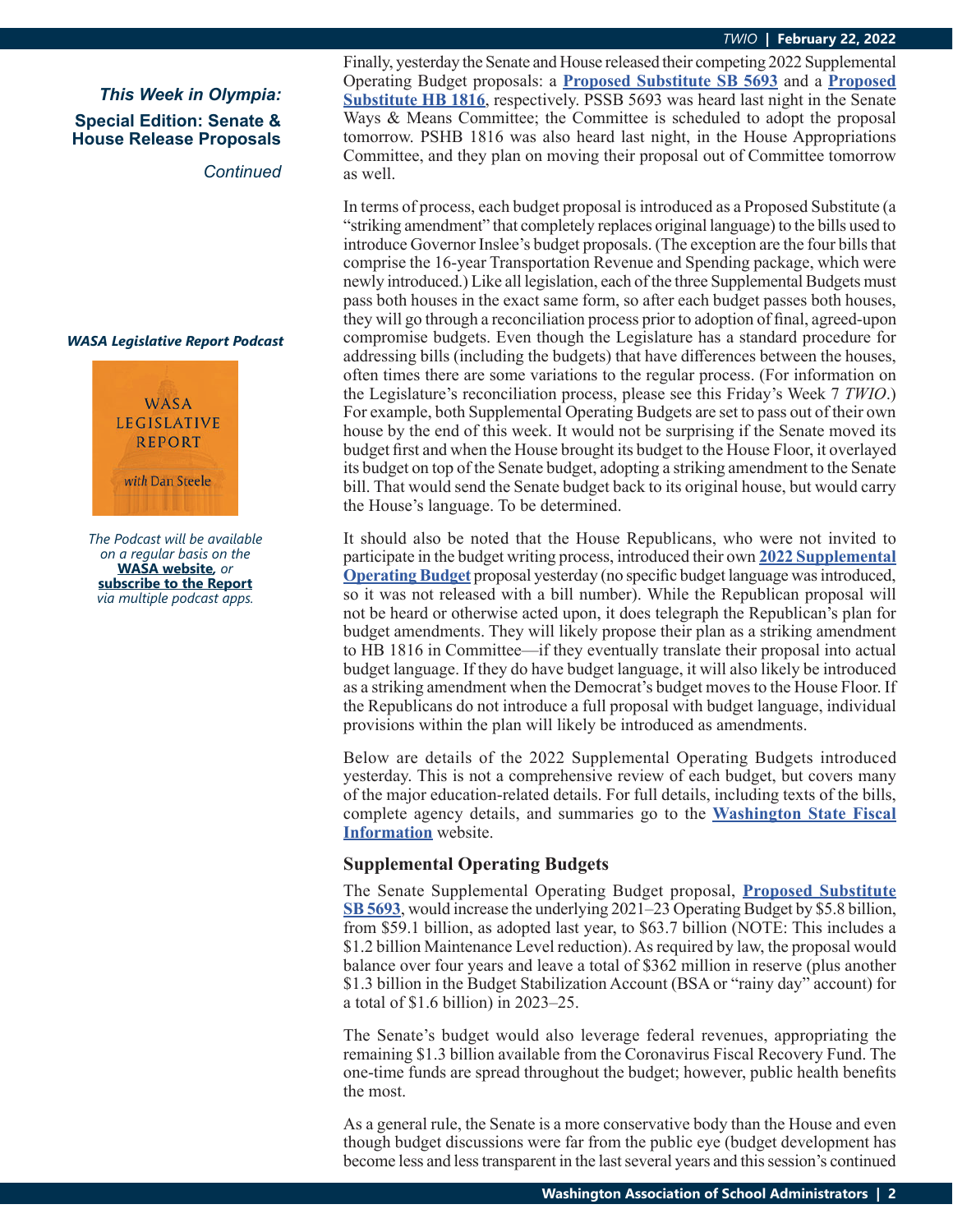*Continued*

"remote" activity has driven the budget even further underground), most observers were assuming the House budget would spend more than the Senate budget. Not that it was a difficult bet to make, but the House's Supplemental Operating Budget, **[Proposed Substitute HB 1816](http://leap.leg.wa.gov/leap/budget/detail/2022/ho2022Supp.asp)**, spending level topped the Senate's. The House proposal would increase spending by \$6.2 billion from \$59.1 billion, as adopted last year, to \$65.2 billion (NOTE: This includes a \$1.2 billion Maintenance Level reduction). As required by law, the proposal would balance over four years and leave a total of \$297 million in reserve (plus another \$1.3 billion in the Budget Stabilization Account (BSA or "rainy day" account) for a total of \$1.5 billion) in 2023–25.

Like the Senate's budget, the House's budget leverages federal funds in the Coronavirus Fiscal Recovery Fund; however, they only use about \$300 million of the \$1.3 billion available revenue, arguing that the state has 34 months left to obligate the funds and it is appropriate to hold onto that revenue as an added cushion for the budget.

For K–12 education, Senate budget-writers boast that their budget would provide over \$600 million in increased funding. While the Policy Level budget increases by \$608 million in the Senate plan, there is also a \$926 million Maintenance Level reduction. This is a proposed net reduction of \$317 million. As a side note, Public Schools is the only budget area that receives a net reduction in the Senate's budget—except the Judicial section, which receives a Policy Level reduction of \$16.4 million and a minor Maintenance Level increase, for a net reduction of \$16.2 million. Let's not get started on a "paramount duty" conversation….

House budget-writers highlight K–12 education funding in their proposal, saying their budget "invests in the future" and increases Public School funding by almost \$800 million. That \$789 million Policy Level increase quickly becomes a net reduction of \$129 million, however, when you include a Maintenance Level reduction.

# **Major K–12 Education Items**

### **Enrollment Stabilization—Senate: \$346.5 million/House: \$314.7 million**

The Senate budget provides funding for OSPI to provide an allocation to stabilize school districts that experienced enrollment declines as a result of the COVID-19 pandemic that led to a loss of revenue in the 2021–22 school year when compared to 2019–20 revenue. Enrollment stabilization in the Senate budget is calculated as required in **[SB 5563](https://app.leg.wa.gov/billsummary?BillNumber=5563&Initiative=false&Year=2021)**, which would provide 50 percent of the funding loss, as calculated by OSPI. Additional support is also provided for Local Effort Assistance or "levy equalization."

The House budget provides enrollment stabilization, as described in the original **[HB 1590](https://app.leg.wa.gov/billsummary?BillNumber=1590&Initiative=false&Year=2021)**. OSPI would be required to provide funding to school districts with actual enrollments in 2021–22 lower than budgeted 2021–22 enrollments, capped at proportional stabilization amounts based on 2019–20 enrollments. Local Effort assistance would also be stabilized to 2019–20 enrollments in the 2022 and 2023 calendar years, as required by HB 1590.

### **Staffing Allocation Enhancement—Senate: \$173.8/House: \$107.9 million**

The Senate budget provides funding to increase allocations for Physical, Social, and Emotional support staff as a part of the Prototypical School Funding Model. As provided in **[SB 5595](https://app.leg.wa.gov/billsummary?BillNumber=5595&Initiative=false&Year=2021)**, these staff include school nurses, social workers, psychologists, school counselors, classified staff providing student and staff safety, and parent involvement coordinators to support the physical and social emotional needs of students throughout the state.

The House budget provides funding to increase staffing ratios for Physical, Social, and Emotional support staff as a part of the Prototypical School Funding Model. As provided in **[HB 1664](https://app.leg.wa.gov/billsummary?BillNumber=1664&Initiative=false&Year=2021)**, these staff include school nurses, social workers, psychologists, counselors, classified staff providing student and staff safety, and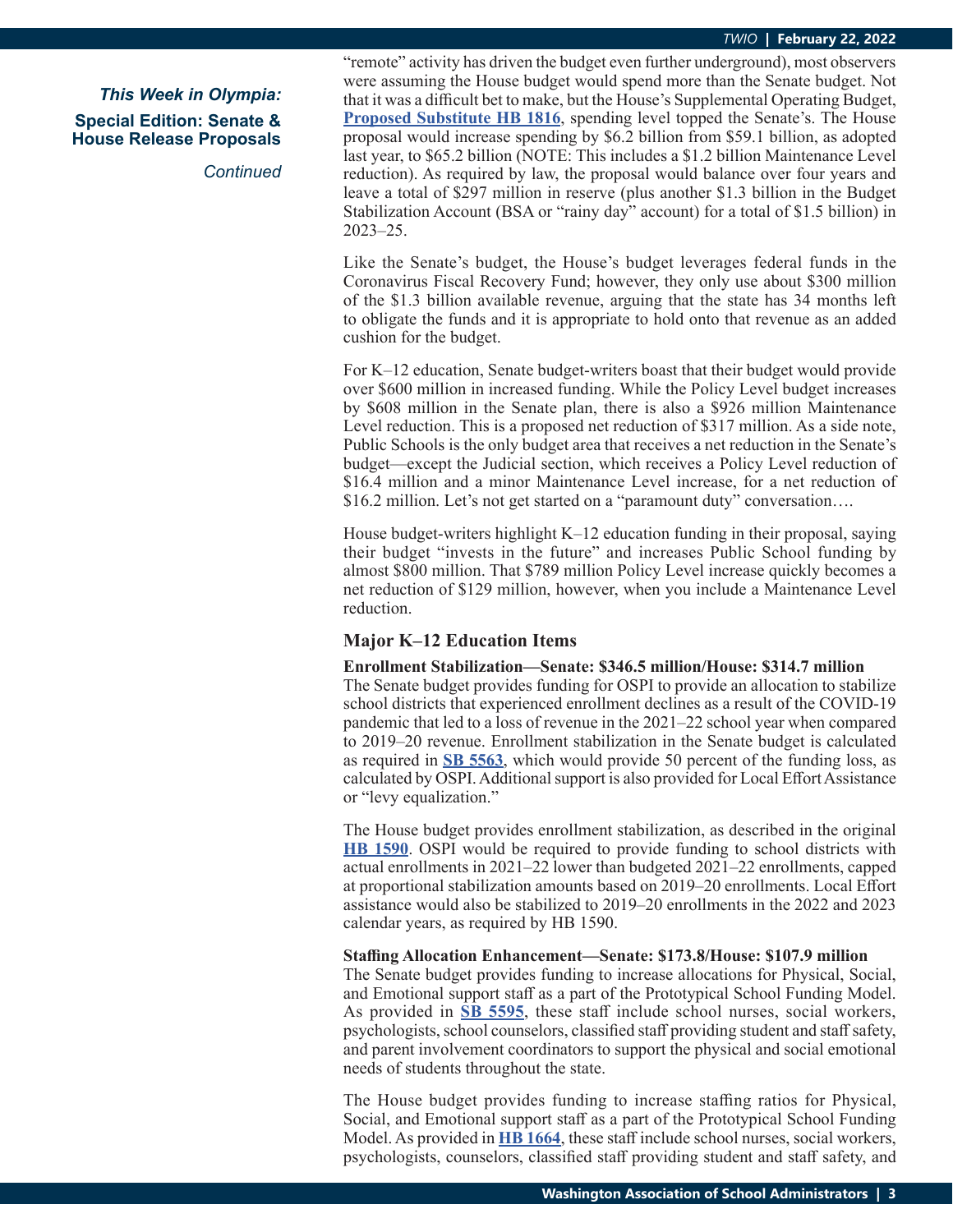*Continued*

parent involvement coordinators to support the physical and social emotional needs of students throughout the state. Staffing ratio increases in the House budget would be phased in over three years.

### **Learning Assistance Program—Senate: \$27.4 million/House: -0-**

The Senate budget provides funding to hold school districts harmless by allowing them to use 2019–20 school year Free and Reduced-Price Lunch percentages for calculating Learning Assistance Program funding.

### **Transitional Kindergarten—Senate: \$13.0 million/House: -0-**

The Senate budget provides funding for increased Transitional Kindergarten enrollments in districts in the 2022–23 school year to align with projected enrollment increases.

While the House budget does not provide additional funding for Transitional Kindergarten, the budget provides \$125,000 for the Washington State Institute for Public Policy (housed at The Evergreen State College) to evaluate student participation in Transitional Kindergarten programs across the state. A report is due December 31, 2023; the intent of the Legislature is to provide funding in the 2023–25 Operating Budget to complete the report.

### **Residential Outdoor School—Senate: \$10.0 million/House: \$20.0 million**

Funding is provided in the Senate budget for a grant program to reimburse school districts for costs associated with 5th and 6th grade students participating in residential outdoor education programs.

The House budget provides funding for OSPI to administer an outdoor learning program to develop and support outdoor educational experiences for students. Funding is also provided to OSPI to implement a grant program and award grants to eligible school districts and outdoor education program providers starting in the 2022–23 school year, as provided for in **[HB 2078](https://app.leg.wa.gov/billsummary?BillNumber=2078&Initiative=false&Year=2021)**.

### **Native American Names—Senate/House: \$4.5 million**

Both the Senate and House budgets provide additional funds to continue the grant program for K–12 public schools to discontinue the use of Native American names, images, and symbols as mascots by January 1, 2022, as required in **[SHB 1356](https://app.leg.wa.gov/billsummary?BillNumber=1356&Initiative=false&Year=2021)**.

## **Healthcare Simulation Labs—Senate/House: \$3.6 million**

Both the Senate and House budgets provide one-time funding for OSPI to administer grants for nursing programs to purchase or upgrade simulation laboratory equipment.

#### **Financial Literacy Education—Senate: \$3.0 million/House: -0-**

The Senate budget provides funding for the Financial Public-Private Partnership to establish a grant program and take on additional duties as required by **[SB 5720](https://app.leg.wa.gov/billsummary?BillNumber=5720&Initiative=false&Year=2021)**.

#### **ESD Administrative Reduction—Senate: \$1.2 million/House: -0-**

The Senate budget provides funding to remove a previous administrative reduction taken from the base budget of ESDs.

### **ESD Funding—Senate: \$1.0 million/House: -0-**

The Senate budget provides funding to each ESD for the employer cost of school employees' benefits for employees of the ESD who are covered by collective bargaining, as required by **[SB 5539](https://app.leg.wa.gov/billsummary?BillNumber=5539&Initiative=false&Year=2021)**.

### **OSPI State Office Administration—Senate: \$1.0 million/House: \$2.0 million**

Both the Senate and House budgets provide additional funding to increase the base operations budget of OSPI. The House budget provides the \$2.0 million base increase in Fiscal Year 2023 requested by OSPI; however, neither budget provides for an automatic inflationary adjustment, also requested by OSPI.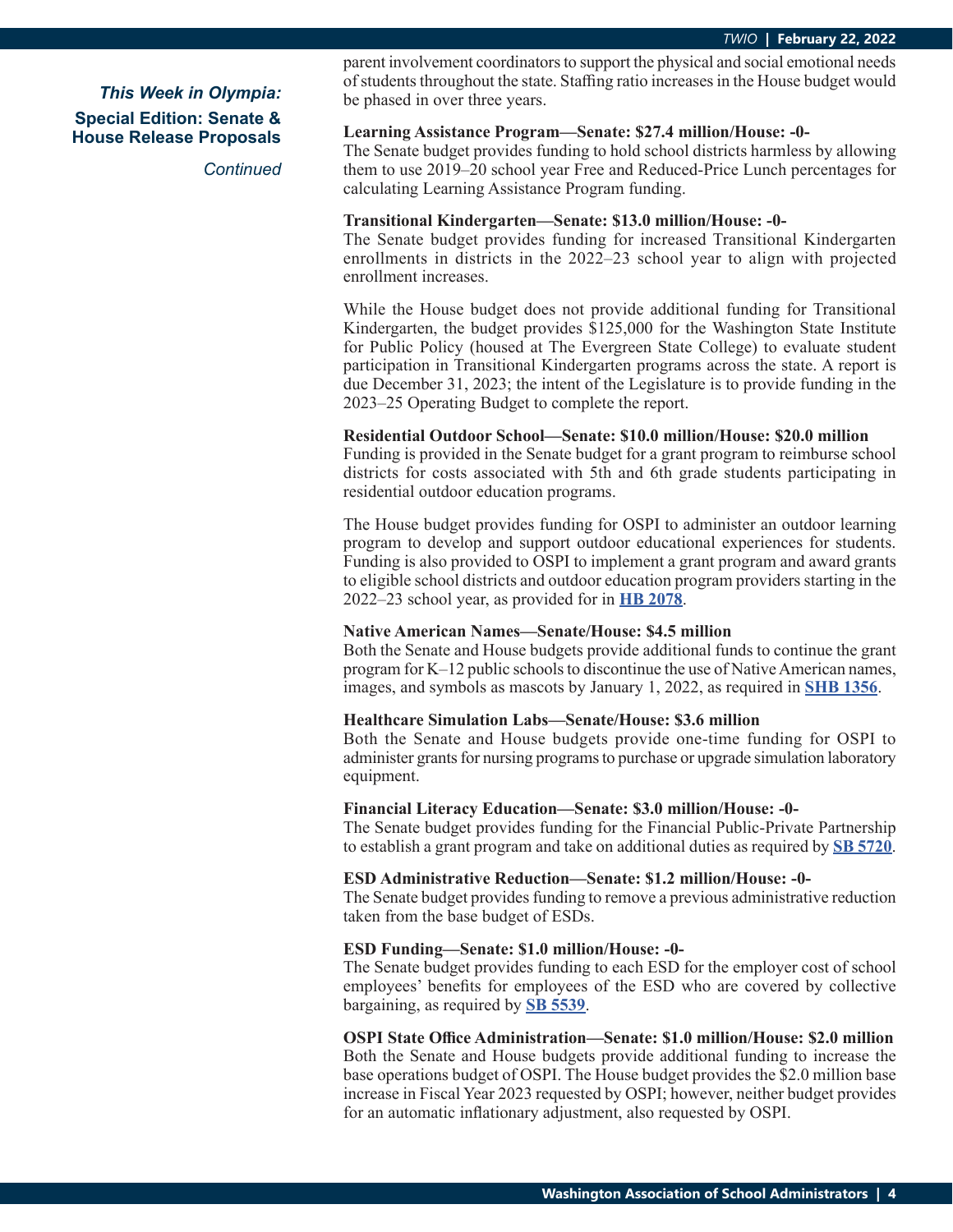*Continued*

### **Behavioral Health Program Pilot—Senate: \$1.0 million/House: -0-**

The Senate budget provides one-time funding for OSPI to collaborate with a nonprofit entity for a pilot program to provide behavioral health support for youth and provide trauma-informed, culturally responsive training to staff.

### **Pupil Transportation Funding—Senate/House: \$63,000**

Both the Senate and House budgets provide initial funding for school districts to be reimbursed for the actual costs of transporting special passengers, including students that are homeless, in foster care, or receiving special education, beginning in the 2022–23 school year. The Senate's funding would implement **[SB 5581](https://app.leg.wa.gov/billsummary?BillNumber=5581&Initiative=false&Year=2021)**; the House's funding would implement **[HB 1808](https://app.leg.wa.gov/billsummary?BillNumber=1808&Initiative=false&Year=2021)**. (NOTE: While this initial funding is minimal, projected costs to fully reimburse school districts that serve special passengers escalates to over \$100.0 million in 2023–25. At the same time, education community advocates will be working to update the base transportation formula in an effort to fully fund all pupil transportation.)

### **Additional Substitute Days—Senate: -0-/House: \$40.4 million**

The House budget provides funding to increase allocations for substitute days. Substitute days are increased from four to five for classroom teachers, and two substitute days are provided for school-based classified staff and bus operators. Additionally, one-time funding is provided in Fiscal Year 2023 for substitutes in school districts that maintain a leave pool.

### **CEP Expansion—Senate: -0-/House: \$21.7 million**

Funding is provided in the House budget for reimbursements to school districts for schools and groups of schools required to participate in the federal Community Eligibility Provision (CEP) under **[HB 1878](https://app.leg.wa.gov/billsummary?BillNumber=1878&Initiative=false&Year=2021)**, but are not eligible for the full federal reimbursement rate.

### **Running Start Enrollment Cap—Senate: -0-/House: \$9.3 million**

The House budget provides funding for enrollment increases that are projected due to increasing the Running Start cap from 1.2 FTE to 1.6 FTE, as authorized by **[HB 1760](https://app.leg.wa.gov/billsummary?BillNumber=1760&Initiative=false&Year=2021)**.

## **BEST Program—Senate: -0-/House: \$4.5 million**

The House budget provides additional funding to expand the Beginning Educator Support Team (BEST) program, which offers mentoring for beginning teachers.

## **MTSS Implementation Supports—Senate: -0-/House: \$3.5 million**

The House budget provides one-time funding for OSPI to contract for regional Multi-Tiered Systems of Support (MTSS) implementation specialists during the 2022–23 school year.

# **Next Generation Science Standards—Senate: -0-/House: \$2.0 million**

A funding enhancement is provided in the House budget to continue professional development in the Next Generation Science Standards and to support communitybased climate science organizations in partnering with ESDs and school districts.

### **Paraeducator Training—Senate: -0-/ House: \$1.5 million**

Funding is provided in the House budget for new paraeducators to receive four days of training in the Paraeducator Certificate program during their first year.

## **Additional Notes of Interest**

### **Inflationary Factor**

In the underlying 2021–23 Operating Budget, the inflationary factors—the Implicit Price Deflator or IPD—as adopted are: 2.0 percent for the 2021–22 school year and 1.6 percent for the 2022–23 school year. When the governor introduced his budget request, he increased the 2022–23 school year IPD from 1.6 percent to 2.0 percent. Now, both the Senate and House budgets provide an update to the second-year, 2022–23 school year inflationary factor. Unfortunately, not only are they different than the governor's request, both the Senate and House differ significantly on the appropriate IPD.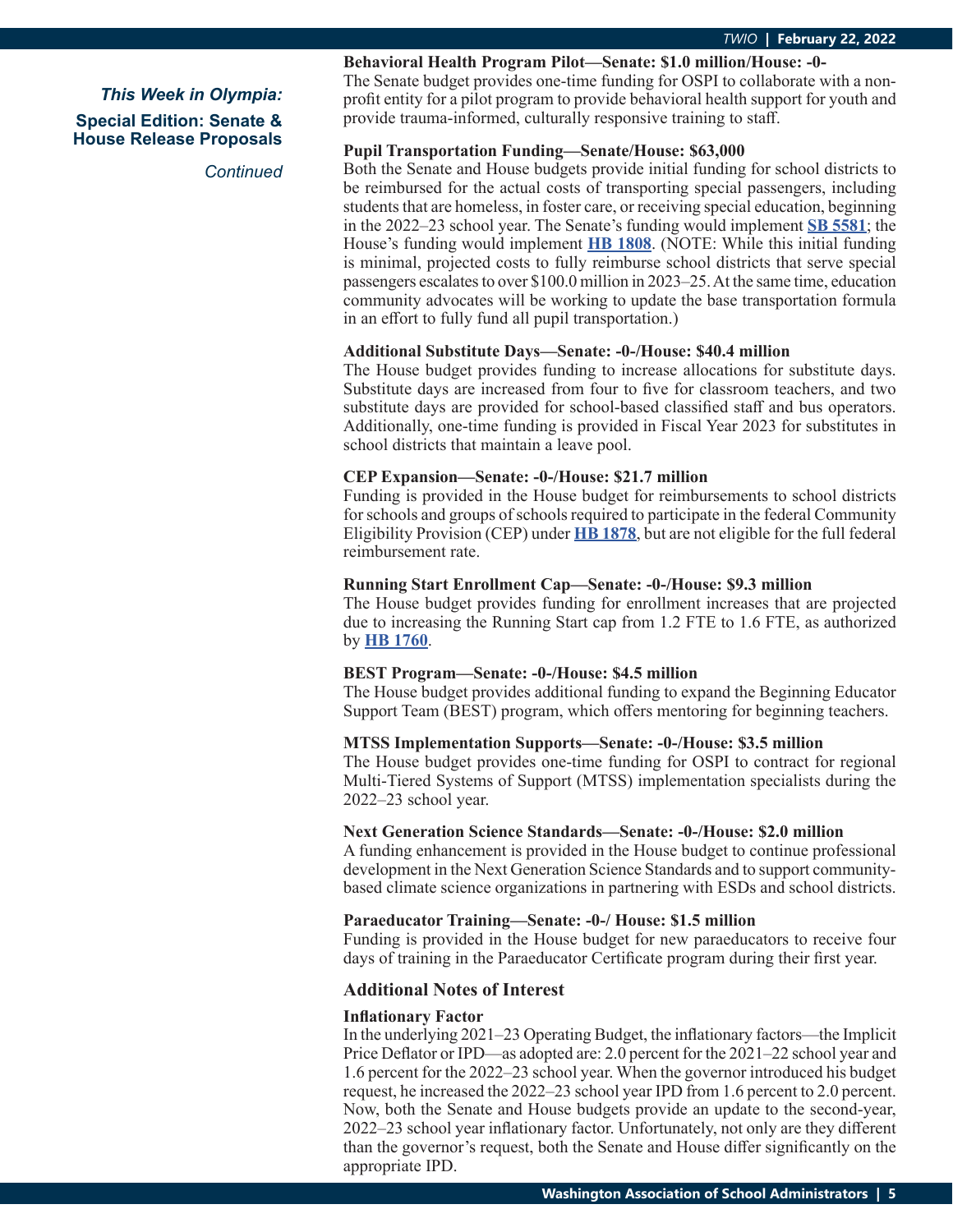*Continued*

The Senate proposal increases the second-year IPD to 2.8 percent, while the House increases the second-year IPD to 5.5 percent. The House describes their larger increase as an "inflationary rebase, which aligns the new IPD with actual inflation since the 2017–18 school year." The Senate provides no explanation.

WEA has been making the case that the current law (adopted in 2017's HB 2242 "*McCleary* solution") inflationary factor is simply a "minimum." They are also making the case that because school years do not sync with calendar years or the state's fiscal years, the provision of IPD has not kept pace with actual inflation. There were early conversations about asking for an increase, beyond the IPD, in the current 2021–22 school year and the upcoming 2022–23 school year. They recognized, however, how disruptive a mid-year change would be and opted to request a larger percentage in the 2022–23 school year. They argue that the second-year inflationary factor provided should be at least 5.0 percent—which is calculated as the current year IPD (early-on projected to be 2.5 percent,) plus a 2.5 percent "catch up." The House went beyond this initial request, proposing a 5.5 percent bump.

The new wrinkle: last week's Revenue Forecast included IPD for 2022 at 5.1 percent and projected 2023 to be at 2.8 percent (which is presumably where the Senate got their 2.8 percent, but does not include any "catch up" for 2022). So, WEA's new ask is a 5.9 percent bump (which is the projected 2.8 percent plus the "underfunding" in 2022—again, there's a sync up problem between salaries provided in school years, state budgets adopted in fiscal years, and IPD calculated in calendar years).

This conversation will make for interesting budget negotiations behind-the-scenes to be sure. There are (at least) two important considerations for us:

1. It is clear that at least preliminary budget conversations have begun, if not full-fledged negotiations. One of the first decisions made by budget-writers in negotiations is an agreement on how big the budget will be (the "size of the box"). Once that decision is made, agreements are made on the size of "boxes within the box"—that is, how much for K–12; how much for Natural Resources; how much for Social Services; how much for Higher Education; etc. You will find people who would disagree, but it seems clear to this writer that the K–12 "box" has already been determined. If that's true, then every item that gets added to the box (increased IPD, for example), something has to be removed from the box. There has been an underlying fear all session that our major priorities would cannibalize themselves—can we really achieve enhanced staffing allocations AND enrollment stabilization AND pupil transportation? All three have had positive movement and likely success; however, staffing allocations, instead of being increased in Fiscal Year 2023, will be phased in over three years; enrollment stabilization looks to be on course for the finish line, yet at least one house has decided making districts completely whole is too much and has halved the funding; and the pupil transportation ask, while a minor blip in Fiscal Year 2023, looks to be big budget item in the future—especially when we move from this first step to an overhaul of the base funding model.

So, these puzzle pieces are not laid out exactly as we wanted, if we were in charge of the game, but we are making great progress—even though it was feared our priorities would compete against each other. Now, let's talk about adding an enhanced, "catch up" IPD. The House's 5.5 percent proposal is already \$237 million dollars. If the Senate agrees to that (or what about 5.9 percent?) how much will need to be taken out of the K–12 box? Will it be a question of salary increases or enrollment stabilization? A question of IPD or a longer phase-in for staffing allocation increases? Playing chicken in budget negotiations is a dangerous game.